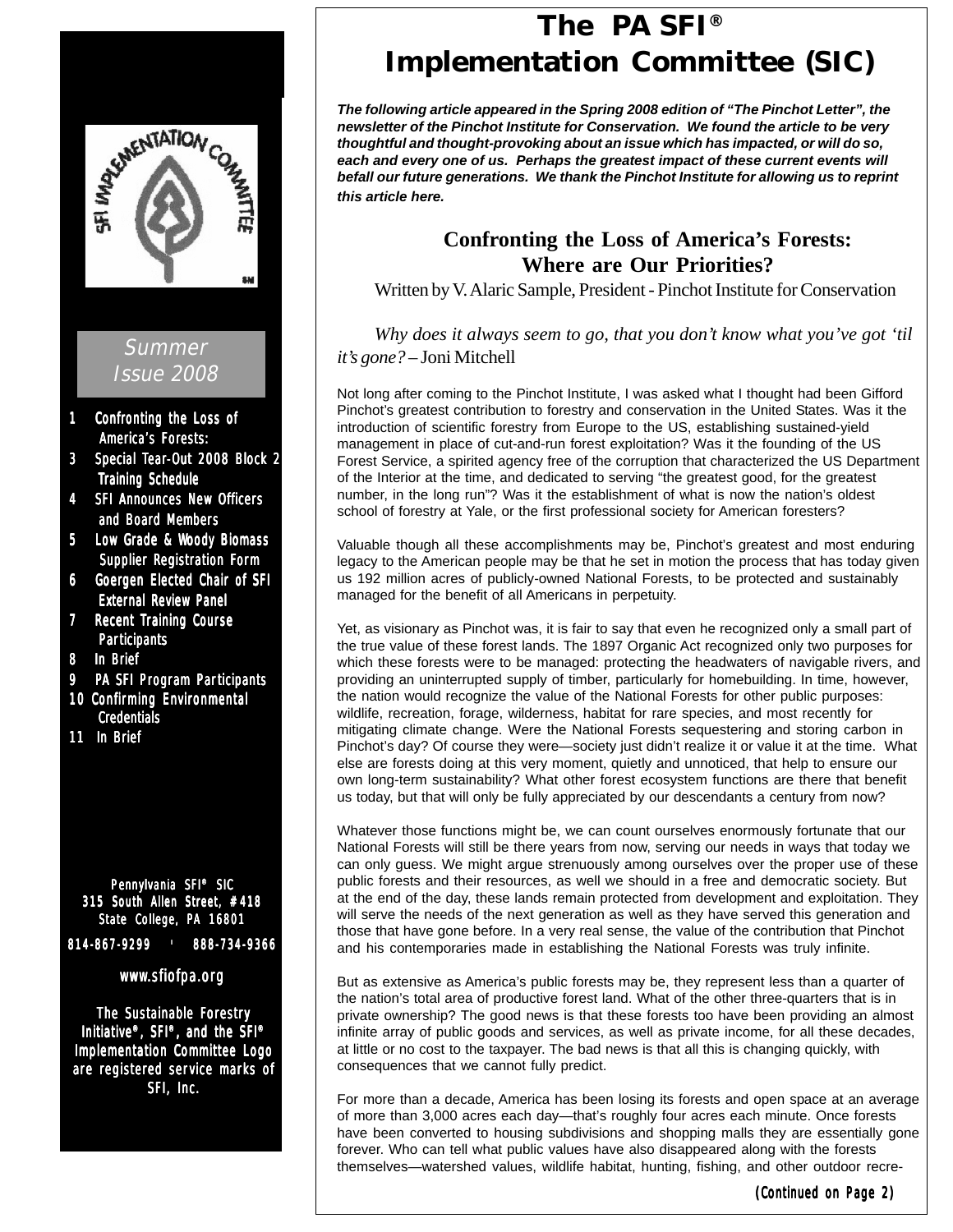## *Summer 2008* **(Issue #24)**

The Sustainable Forestry Initiative (SFI) program is a voluntary, industry driven effort developed to ensure that future generations will have the same abundant, healthy, and productive forests we enjoy today. Created in 1995 by the American Forest & Paper Association (the national trade organization representing the United States forest products industry), SFI is a program of comprehensive forestry and conservation practices, which now functions under SFI, Inc., a registered 501(c)(3) organization.

In order to broaden the practice of sustainable forestry in our state, an Implementation Committee was formed to develop the Sustainable Forestry Initiative of Pennsylvania. Today, the PA SFI program works to ensure the progress of the national initiative, here in Pennsylvania.

### SFI Implementation Committee (SIC) Members

Tom Buzby, Chairman, Weaber, Inc.\* **John Bouch**, PA Veneers, Inc. Bill England, Appleton Papers, Inc. Charlie Brown, Glatfelter Pulp Wood Co.\* Keith Craig, PA HDC Dan Evans, Domtar Paper Co., LLC\* **Jim Finley**, Penn State University **James Grace**, PA DCNR Bob Hobbes, Hobbes Forestry Dave Jackson, Penn State Cooperative Ext. Val Kelmeckis, Temple Inland\* Mark King, Craftmaster Manufacturing, Inc. Jeff Kochel, Forest Investment Associates\* Rich LaBrozzi, RAM Forest Products John Levavasseur, Hancock Forest Mangement\* Paul Lyskava, PFPA **Ken Manno**, PA SFI **Gene Odato**, Bureau of Forestry **Ken Roberts**, NewPage Corporation\* **Ron Rohall**, PACD Pat Sherren, NewPage Corporation\* Dave Sienko, Sienko Forest Products **Kevin Stout**, Allegheny Wood Products\* Susan Stout, USDA Forest Service Sue Swanson, AHUG Mark Webb, Webb Forestry Consulting Barrett Wiggans, Deer Park Lumber Jonathan Wirth, Walker Lumber Co. Amy Doty, SFI, Inc. \*DENOTES SFI Program Par ticipant

Questions or comments regarding the PA SFI newsletter, contact 814-867-9299, 814-867-9299, 888-734-9366, or via e-mail at sfi@penn.com.

 **2**

## *Confronting the Loss of America's Forests:*

### *(continued)*

ation opportunities? How much forest capacity for mitigating climate change are we losing, just when it is dawning on us how important this may be to our own future?

Even when forest land is converted with the best of intentions, the unintended negative consequences can be significant. A recent study by researchers at Princeton University and the University of Minnesota found that the conversion of forests releases large amounts of stored carbon, and also destroys their capacity for future carbon sequestration—so much so that, even if the land is replanted to bioenergy crops destined to offset the use of fossil fuels, it can take as much as 350 years for these biofuels to offset just the carbon released in the conversion process itself. It is estimated that, worldwide, forest conversion is responsible for as much as one-fifth of all human-induced greenhouse gas emissions—a source of carbon emissions greater than all the cars in the world combined. Clearly we need to think twice before contributing to a further net loss of forests, even for what may at first appear to be worthy purposes.

In national and state forest policy in the US, we've developed a wide range of mechanisms to encourage the conservation and sustainable management of private forests—financial incentives, cost-share programs, preferential property taxes, conservation easements, income tax credits, and tax deductions for forest land donations to public agencies or qualified nonprofit organizations. State governments are stepping in with new ideas, such as a revolving loan fund for private woodland owners in recognition that ownership fragmentation and land conversion often take place as a result of short-term financial needs such as a family medical crisis. Others are attempting to stem the overall loss of forest cover while still affording opportunities for responsible development through "no net loss" policies for private forests.

Some are pinning their hopes on carbon credits to make private woodland ownership financially viable in the future, while others grasp still further to the possibility of selling credits for ecosystem services, such as protecting water quality. The list of willing suppliers of ecosystem services credits is large, but the potential buyers are for the most part yet to be identified. In the absence of a substantial policy intervention to stimulate the development of new markets, demand will be limited to voluntary "good will" purchasers. Innovative approaches such as these hold great promise, but their real-world effectiveness at a meaningful scale will not be proven for some time to come.

In the meantime, we already have an array of federal/state cooperative programs, such as Forest Legacy, that were developed expressly to reduce the conversion and fragmentation of private forest lands. Forest Legacy is focused on facilitating state acquisition of conservation easements on high-value forests under imminent threat of development. It was initiated when most of the forest industry lands in the US, at one time about 15 percent of the nation's productive forest land, was being sold off to private investors. Since its first appropriations in 1992, the Forest Legacy Program has conserved more than one and a half million acres across 35 states and territories.

There is broad agreement that Forest Legacy is both effective and cost-efficient in achieving its objectives—when it is adequately funded. In the President's Budget for 2009, funding for the Forest Legacy Program is reduced to \$12.5 million, compared with \$60 million in 2007 and \$30 million in 2008. Other federal/state cooperative programs aimed at conserving and sustainably managing private woodlands have been slashed an average of 60 percent.

This year, US military spending is expected to top \$750 *billion*, more than the current military expenditures of all the rest of the world's nations combined. As the experience of some of our former Cold War adversaries demonstrates, it is possible for even a superpower to defeat itself from within if government funding priorities become skewed. Considering the magnitude of public values—known and unknown— that are lost forever as millions of acres of America's private forests are cleared for development, it is indeed time to re-examine our priorities and ensure that the public interest embodied within intact, well-managed, private forests is served.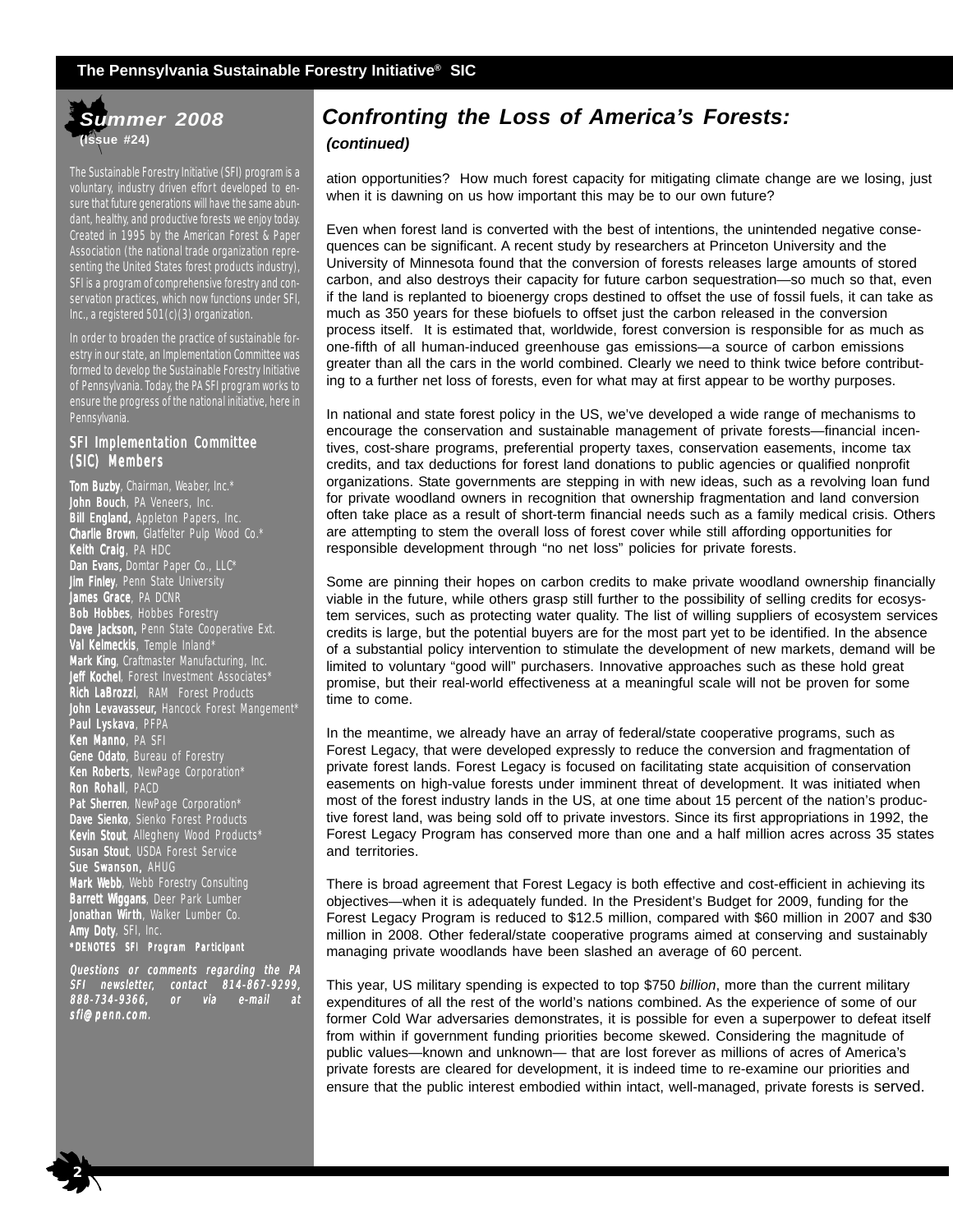

b5a316b4a216342397b

## Pennsylvania Sustainable Forestry Initiative® SIC Block 2 Schedule 2008: August 11 to October 17

*CORE COURSES (Must complete Environmental Logging, Logging Safety and First Aid/CPR to complete SFI Core Training Requirements. First Aid/CPR may be taken through other entities. To receive credit, send us a copy of your First Aid/CPR cards.) PLEASE NOTE: Continuing Education Credit will no longer be awarded for any of the CORE Courses.*

| <b>Course Date</b> | <b>Course Name</b>           | Location                                       | <b>Registration Deadline</b> | Cost    |
|--------------------|------------------------------|------------------------------------------------|------------------------------|---------|
| Weds, 8/27/08      | Logging Safety               | Structural Modulars, Inc., Strattanville       | Weds. 8/20/08                | \$55.00 |
| Weds, 9/3/08       | <b>Environmental Logging</b> | Structural Modulars, Inc., Strattanville       | Weds. 8/27/08                | \$55.00 |
| Fri. 9/5/08        | <b>Environmental Logging</b> | Jefferson Co. Conservation Dist. Office. Hazen | Fri. 8/29/08                 | \$55.00 |
| Tues. 9/9/08       | Logging Safety               | <b>Craftmaster, Towanda</b>                    | Tues. 9/2/08                 | \$55.00 |
| Fri. 9/12/08       | <b>Logging Safety</b>        | <b>DCNR Office, Penfield</b>                   | Fri. 9/5/08                  | \$55.00 |
| Weds. 9/17/08      | <b>Environmental Logging</b> | <b>BOF Office. Wellsboro</b>                   | Weds. 9/10/08                | \$55.00 |
| Thur. 9/18/08      | Logging Safety               | Penn State Cooperative Ext. Bldg., Youngsville | Thur. 9/11/08                | \$55.00 |
| Fri. 9/26/08       | <b>Environmental Logging</b> | Norwich Firehall, Crosby                       | Fri. 9/19/08                 | \$55.00 |
| Tues. 9/30/08      | <b>Environmental Logging</b> | <b>Warriors Mark UMC, Warriors Mark</b>        | Tues. 9/23/08                | \$55.00 |
| Weds. 10/1/08      | <b>Logging Safety</b>        | Apple Bin Restaurant, Fishertown               | Weds. 9/24/08                | \$55.00 |
| Weds. 10/1/08      | <b>Logging Safety</b>        | <b>Warriors Mark UMC, Warriors Mark</b>        | Weds. 9/24/08                | \$55.00 |
| Thur. 10/2/08      | <b>FA/CPR</b>                | <b>Warriors Mark UMC, Warriors Mark</b>        | Thur. 9/25/08                | \$60.00 |
| Thur. 10/2/08      | Logging Safety               | <b>BOF Office, Wellsboro</b>                   | Thur. 9/25/08                | \$55.00 |

### *CONTINUING EDUCATION COURSES: (1) year of credit is given for a 4-hr.\* course and (2) years of credit is given for an 8-hr. course as per SFI Training Letter dated 1/5/07.*

| <b>Course Date</b> | <b>Course Name</b>              | Location                                   | <b>Registration Deadline</b> | Cost             |
|--------------------|---------------------------------|--------------------------------------------|------------------------------|------------------|
| Mon. 8/11/08       | Game of Logging 1               | Middleburg IGA Parking Lot, Middleburg     | Mon. 8/4/08                  | \$120.00         |
| Tues, 8/12/08      | Game of Logging 5               | Middleburg IGA Parking Lot, Middleburg     | Tues. 8/5/08                 | \$120.00         |
| Sat. 9/6/08        | Game of Logging 1               | Venus. PA                                  | Fri. 8/29/08                 | \$120.00         |
| Tues, 9/9/08       | <b>Sustainable Forestry I</b>   | Middle Creek PGC Site, Schaefferstown      | Tues. 9/2/08                 | \$75.00          |
| Tues, 9/9/08       | Wildlife                        | <b>DCNR Office, Emporium</b>               | Tues. 9/2/08                 | \$75.00          |
| Tues, 9/23/08      | <b>CE Update Class*</b>         | Apple Bin Restaurant, Fishertown           | Tues. 9/16/08                | \$40.00          |
| Tues. 9/23/08      | <b>Game of Logging 1</b>        | <b>DCNR Office, Penfield</b>               | Tues. 9/16/08                | \$120.00         |
| Thur. 9/25/08      | <b>CE Update Class*</b>         | <b>BOF Office, Laughlintown</b>            | Thur. 9/18/08                | \$40.00          |
| Tues. 10/7/08      | <b>Buying Standing Timber**</b> | Kane/Johnsonburg Area                      | Tues. 9/30/08                | \$75.00          |
| Tues, 10/7/08      | <b>CE Update Class*</b>         | <b>Warriors Mark UMC, Warriors Mark</b>    | Tues. 9/30/08                | \$40.00          |
| Weds. 10/8/08      | <b>Buying Standing Timber**</b> | <b>BOF Office, Huntingdon</b>              | Weds. 10/1/08                | \$75.00          |
| Thur. 10/9/08      | <b>Buying Standing Timber**</b> | Craftmaster, Towanda                       | Thur. 10/2/08                | \$75.00          |
| Fri. 10/10/08      | Job L/O & Profit. Skiddina      | Weaber Lumber, Lebanon                     | Fri. 10/3/08                 | \$90.00          |
| Sat. 10/11/08      | <b>Game of Logging 2</b>        | Clarion, Forest or Jefferson Co. Area, TBA | Fri. 10/3/08                 | \$120.00         |
| Tues. 10/14/08     | Est. Standing Timber Vol.**     | McKean/Warren Co. Area, TBA                | Tues. 10/7/08                | <b>See Below</b> |
| Weds. 10/15/08     | Est. Standing Timber Vol.**     | <b>BOF Office, Laurelton</b>               | Weds. 10/8/08                | <b>See Below</b> |
| Thur. 10/16/08     | Est. Standing Timber Vol.**     | Tunkhannock Area. TBA                      | Thur. 10/9/08                | <b>See Below</b> |

#### **\*Indicates 4-hour Course**

**\*\*Indicates Northeastern Loggers' Association (NELA) Course - Cost of Estimating Standing Timber Volume is \$90.00 for NELA Members and \$110.00 for Non-Members.**

For additional information, please contact the SFI office at (814) 867-9299 or Toll free at (888) 734-9366. You may also email us at sfi@penn.com. Upon receipt of your completed registration form and payment, participant will receive further, more detailed information regarding the classes.

**IMPORTANT NOTE: For the most up-to-date schedule, visit www.sfiofpa.org.**

|                                                                                        | To Register for One or More of These Courses by Mail, Send Completed Form & Check<br><b>(made out to PA SFI SIC) to:</b> 315 South Allen Street, Suite 418, State College, Pennsylvania 16801 |
|----------------------------------------------------------------------------------------|-----------------------------------------------------------------------------------------------------------------------------------------------------------------------------------------------|
| Name Attending:                                                                        |                                                                                                                                                                                               |
| Name, Date & Location of<br>Courses Attending: ____<br>(Use back for additional space) |                                                                                                                                                                                               |
| Street Address:                                                                        |                                                                                                                                                                                               |
| City, State, & Zip Code:                                                               |                                                                                                                                                                                               |
| Telephone Number:                                                                      | A Check is Enclosed for \$                                                                                                                                                                    |



The Sustainable Forestry Initiative®, SFI®, and the SFI® Implementation Committee Logo are registered service marks of SFI, Inc.**<sup>3</sup>**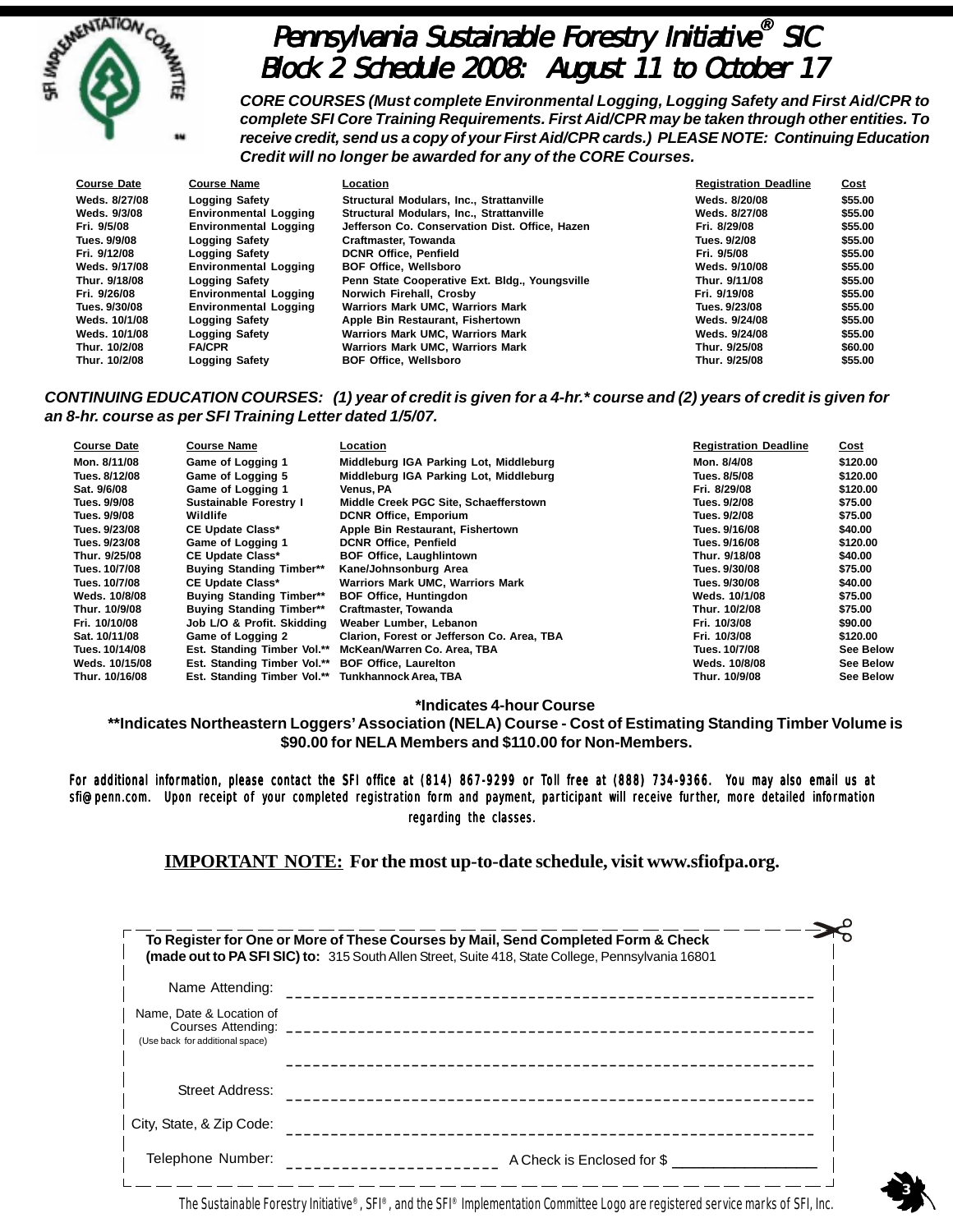## **SFI® INC. ANNOUNCES NEW OFFICERS AND BOARD MEMBERS**

**ARLINGTON, VA** – The independent Board of Directors for the non-profit Sustainable Forestry Initiative® Inc. (SFI) recently elected four new members to support its balanced approach to responsible forest management, including two environmental representatives.

The new board members are:

- **·** Roger Sedjo, Senior Fellow, Resources for the Future (environmental chamber)
- **·** Mike Zagata, Executive Director and CEO, Ruffed Grouse Society (environmental chamber)
- **·** Robert A. (Bob) Luoto, Independent Professional Loggers and the American Loggers Council (social chamber)
- **·** Henry (Hank) Ketcham, Chairman, President and CEO, West Fraser Timber Co. Ltd. (economic chamber)

Rick R. Holley, President & CEO, Plum Creek Timber Company Inc., was elected chair of the board. The other new officers are Marvin Brown, State Forester, Oregon Department of Forestry, as vice chair and Mary Motlow, President & COO, Cumberland Springs Land Co., as secretary-treasurer.

SFI Inc. is a registered charitable organization, and its independent board represents environmental, social and economic sectors equally. The board is totally responsible for the SFI program, including setting and implementing the SFI forest certification standard following a public review process. Current board members include representatives of environmental, conservation, professional and academic groups, independent loggers, small family forest landowners, public officials, labor and the forest products industry.

"The success of the SFI program, and one reason for its impressive growth, is its ability to bring people together to promote responsible forest management and provide the market with forest products from well-managed forests," Holley said. "Our newest board members will continue the SFI program's tradition of bringing all interests to the table, something that is especially important as we begin the review that will lead to the 2010-2014 SFI Standard."

SFI Inc. is one of the largest sustainable forestry certification programs in the world, and is devoted to responsible forest management. Across North America, a total of 151.4 million acres (61.3 million hectares) are certified to the comprehensive SFI 2005-2009 Standard, which is based on principles and measures that promote sustainability, including measures to protect water quality, biodiversity, wildlife habitat, species at risk and forests with exceptional conservation value. The SFI certified content labeling program attests to the fact that the fiber in a product is from a well-managed source. In addition, SFI's unique fiber sourcing requirements promote responsible forest management on all suppliers' lands.

SFI Inc. President and CEO Kathy Abusow thanked John Luke Jr., Chairman and CEO of MWV, who chaired the SFI board during a time of transition and when the SFI program experienced immense growth in certifications and market awareness. She also thanked departing board members George Fenwick, President, the American Bird Conservancy, and Joe Young, President, Low Country Forest Products Inc., for their dedication to the SFI program.

SFI, Inc. Board of Directors

### **Board members representing the environmental sector, which includes non-profit environmental or conservation organizations:**

- **·** Jerry McCollum, President and CEO, Georgia Wildlife Federation
- **·** Roger Sedjo, Senior Fellow, Resources for the Future
- **·** Laurie A. Wayburn, President, The Pacific Forest Trust
- **·** Steven A. Williams, President & CEO, Wildlife Management Institute
- **·** Mike Zagata, Executive Director and CEO, Ruffed Grouse Society
- **·** One vacancy

### **Board members representing the social sector, which includes community or social interest groups such as universities, labor, professional loggers, family forest owners or government agencies:**

- **·** Marvin Brown (Vice Chair), State Forester, Oregon Department of Forestry
- **·** Mary Motlow (Secretary/Treasurer), President & COO, Cumberland Springs Land Co.
- **·** R. Thomas Buffenbarger, International President, International Association of Machinists and Aerospace Workers
- **·** Norm L. Christensen Jr., Professor of Ecology & Past Dean, Nicholas School of the Environment and Earth Sciences at Duke University
- **·** John Innes, FRBC Chair of Forest Management, University of British Columbia, Sustainable Forest Management Research Group
- **·** Robert A. (Bob) Luoto, representing independent professional loggers and the American Loggers Council

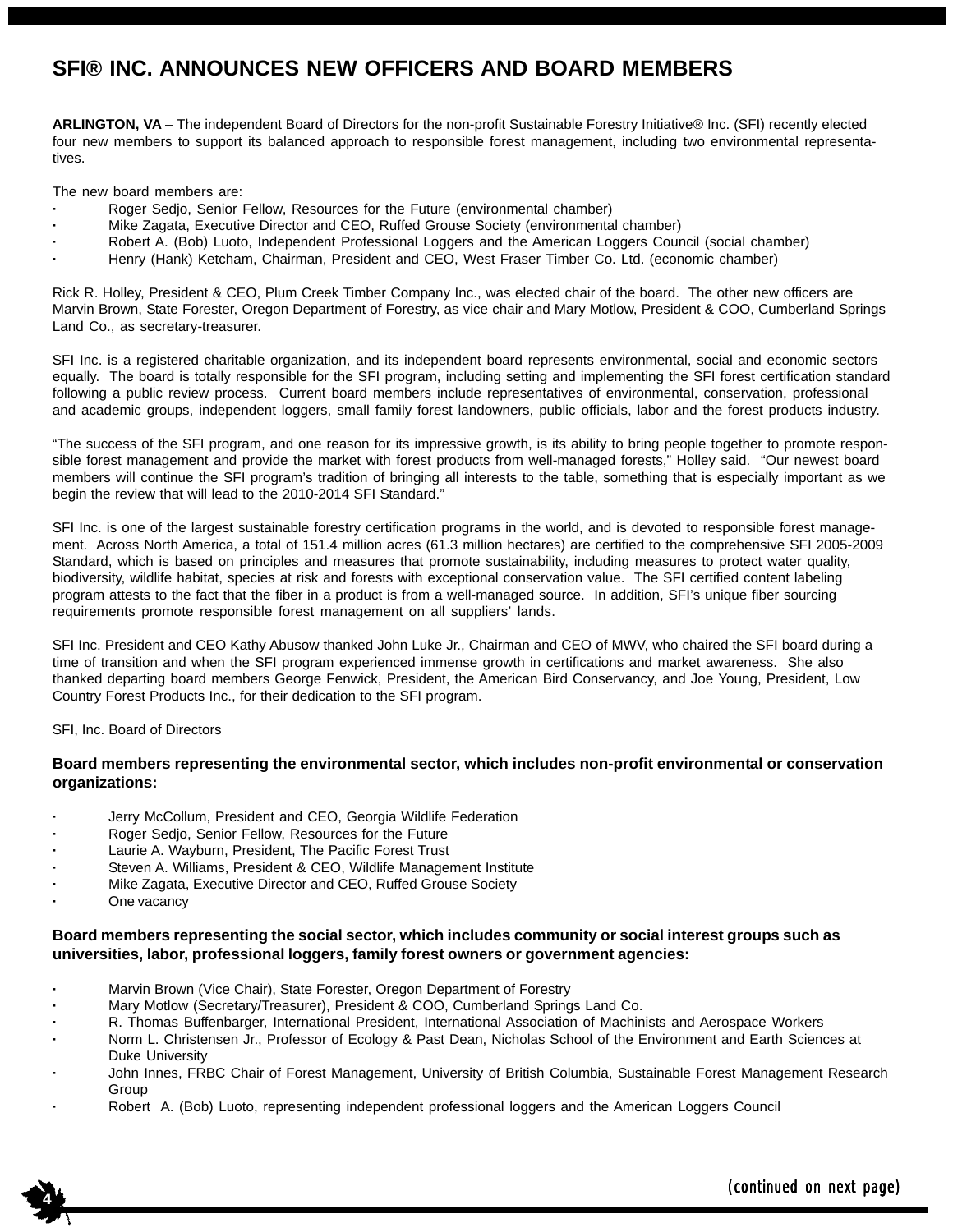### **Board members representing the economic sector, which includes the forest, paper and wood products industry or other for-profit forest ownership or management entities:**

- Rick R. Holley (Chair), President & CEO, Plum Creek Timber Company Inc.
- Matthew Donegan, Co-President, Forest Capital Partners LLC
- John Faraci, Chairman & CEO, International Paper Company
- · Henry H. (Hank) Ketcham, Chairman, President and Chief Executive Officer, West Fraser Timber Co. Ltd.
- Patrick J. Moore, Chairman, President & CEO, Smurfit-Stone Container Corporation
- Steven R. Rogel, Chairman of the Board, Weyerhaeuser Company

George Fenwick, President, American Bird Conservancy, and a former member of the SFI Inc. Board of Directors says:

**"The SFI program succeeds because it fosters collaboration - bringing together stakeholders from all walks of life - from environmental groups, from the academic community, from the forest sector.**

**Members of the SFI Board and its related committees share a commitment to responsible forest management. They work toward a common vision, finding real, tangible solutions to some of the most pressing environmental issues while at the same time providing the marketplace with the products they need day to day."**

**In our last newsletter, Winter Issue 2008, we published an article that talked about the expected inceased demand for low-grade trees in the years ahead. This is anticipated, for the most part, because of the emphasis being placed on finding and utilizing renewable fuel resources. Wood chips are becoming more popular to produce energy for heating and cooling facilities such as schools, hospitals, prisons, and office buildings. The form below allows potential suppliers of this woody biomass to be placed on a list being developed by the PA SFI office. The list will be provided to parties exploring the prospect of or actually installing wood-fired energy systems so they can identify suppliers of their raw materials needs in their geographical area of PA. If you have submitted this information to us previously, it is not necessary to do so again.**

## ------------------------------------------------------------------------------------------------------------------

## **LOW GRADE AND WOODY BIOMASS SUPPLIER REGISTRATION**

 **5**

Return completed form to: PA SFI Program 315 South Allen Street, Suite 418 State College, PA 16801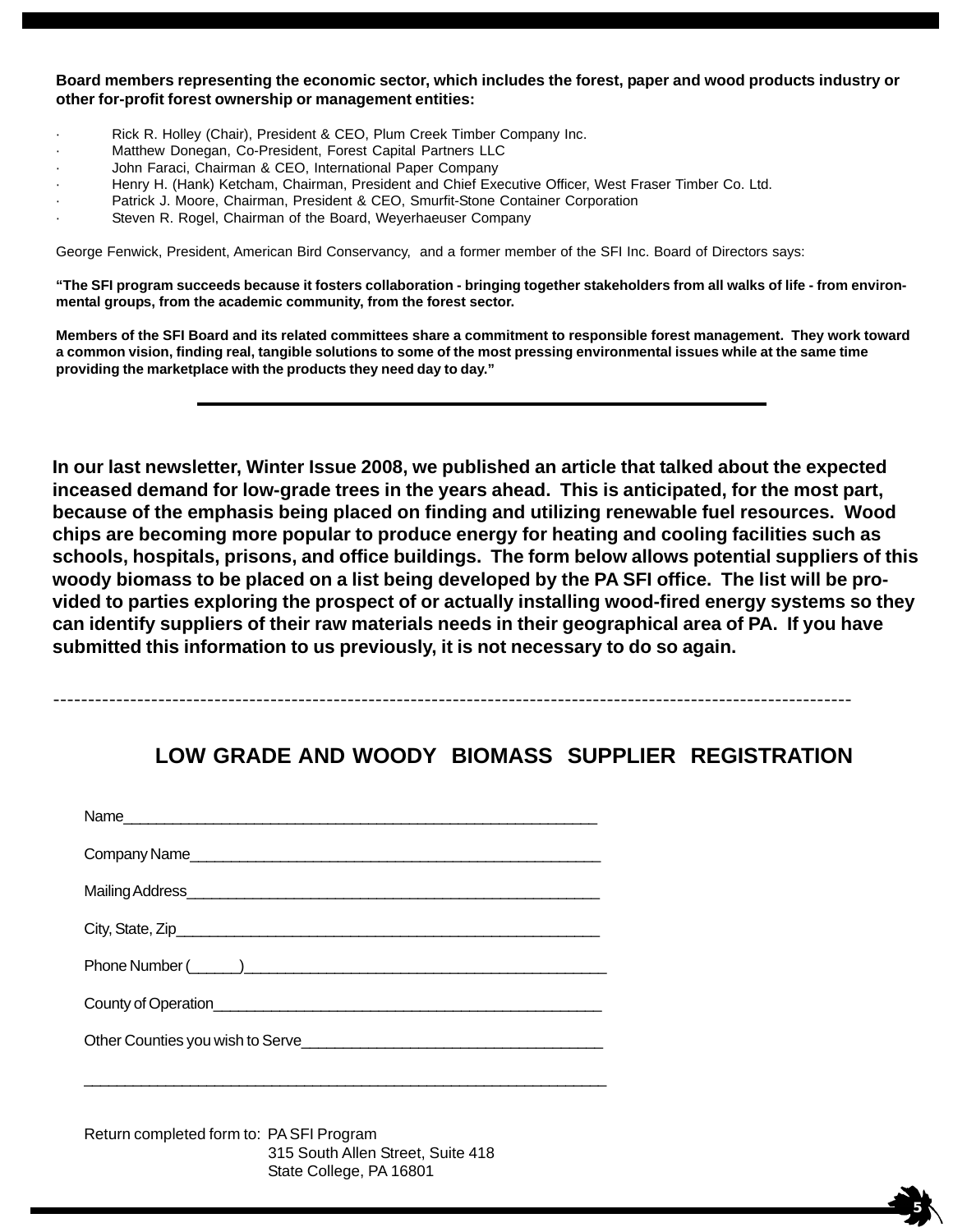## **FOR IMMEDIATE RELEASE - SFI External Review Panel - July 11, 2008**

## **GOERGEN ELECTED CHAIR OF SFI ® EXTERNAL REVIEW PANEL**

**ARLINGTON, VA** – Michael T. Goergen Jr., Executive Vice-President and CEO of the Society of American Foresters, has been elected chair of the Sustainable Forestry Initiative ® External Review Panel, a group of independent experts who provide external oversight of the SFI program.

"It is an honor to lead the panel as SFI Inc. embarks on a review process that will result in the SFI 2010-2014 Standard," said Goergen, who assumed his new role today. "SFI Inc.'s willingness to work with conservation groups, forest managers, academics, product manufacturers, government agencies and so many other organizations has allowed the program to have a positive impact that goes far beyond SFI-certified forests in the United States and Canada."

SFI Inc. and its many partners have created a solid, rigorous forest management standard, he said, and the panel "looks forward to making sure it continues to support countless forest values, such as clean water, wildlife habitat, biodiversity, wood products and aesthetics, today and into the future".

Goergen, a member of the External Review Panel since 2003, replaces Richard W. (Dick) Brinker, Dean and Professor in the School of Forestry and Wildlife Sciences at Auburn University, as panel chair. Dan Hayes of Michigan State University and Tammara Van Ryn of the Land Trust Accreditation Commission were elected vicechairs.

The panel has advised the SFI program since 1995, providing an ongoing, independent, quality-oriented review of the program; advising the SFI Inc. Board of Directors on appropriate changes to help the program achieve its mission; and ensuring the SFI Inc. annual progress report is objective, meaningful and credible.

Its volunteer members represent environmental/conservation groups, professional/academic groups, and public agencies. Current members come from universities, government agencies, the Society of American Foresters, the Canadian Federation of Woodlot Owners, the Land Trust Accreditation Commission, the National Association of Conservation Districts and the Rocky Mountain Elk Foundation. A membership committee representing the three categories proposes a slate of candidates, selecting nominees for their individual expertise and experience.

SFI Inc. President and CEO Kathy Abusow welcomed Michael Goergen in his new role, and thanked Dick Brinker for his service. "External Review Panel members have consistently delivered the thoughtful, independent expert advice needed to build and maintain a comprehensive, science-based certification standard. The rapid growth in SFI certification shows forest managers and consumers alike recognize this."

SFI Inc. (www.sfiprogram.org) is responsible for a sustainable forestry certification program that is internationally recognized and among the largest in the world. Across North America, 152.5 million acres (61.7 million hectares) are certified to the SFI 2005-2009 Standard, which is based on principles and measures that promote sustainability, including measures to protect water quality, biodiversity, wildlife habitat, species at risk and forests with exceptional conservation value. The SFI Standard includes unique fiber sourcing requirements that promote responsible forest management on all suppliers' lands. SFI Inc. also has chain-of-custody certification, which is used to tell buyers how much certified fiber is in a specific product.

 **6**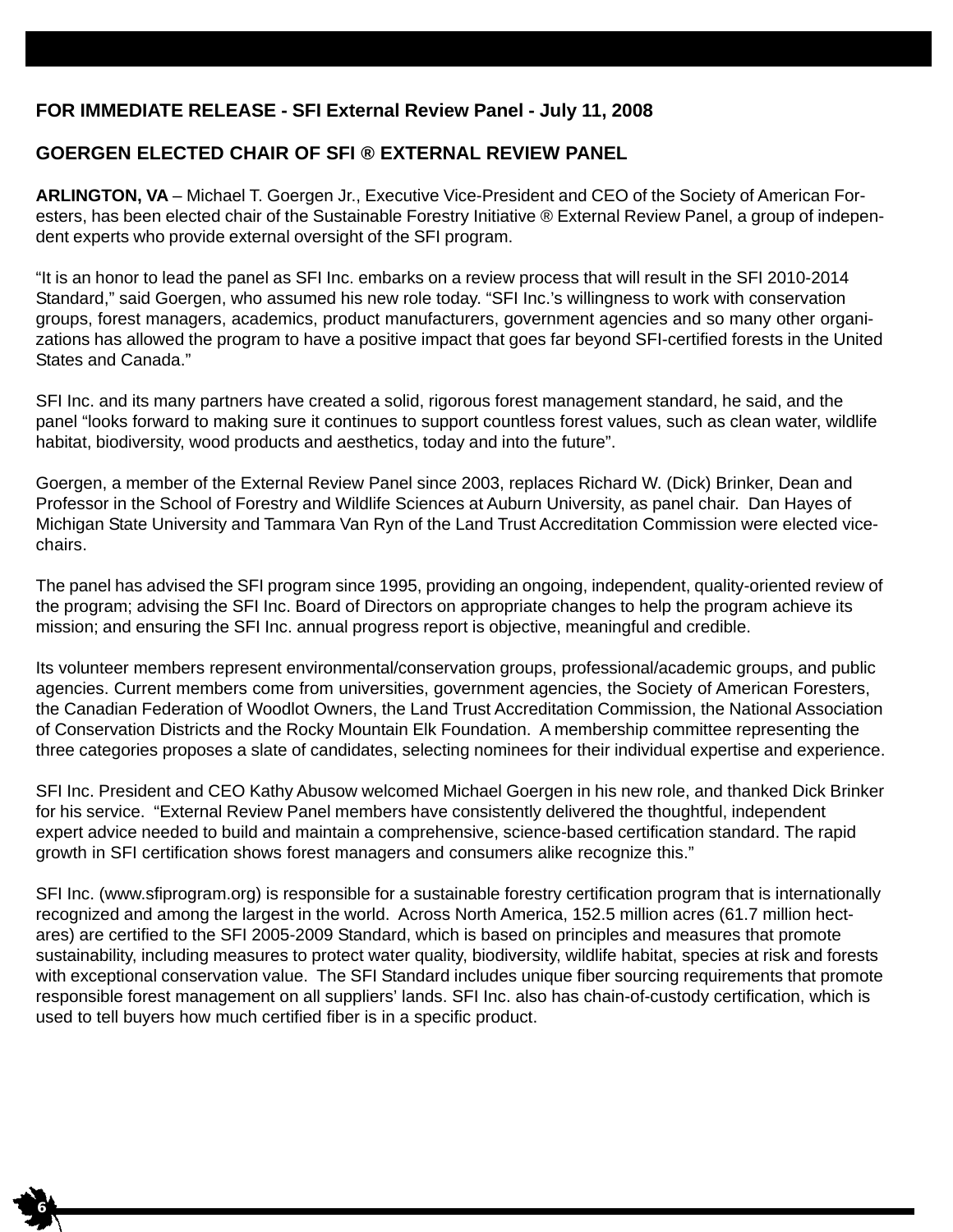CORE TRAINING COMPLETED Since January 2008, the following individuals have completed Core Level training with the PA SFI. Core Level Courses are FA/CPR, Logging Safety, and Environmental Logging. Bill Althouse Port Allegany

David E Andrus Emporium Jeffrey Aungst Pine Grove Jamie Babcock Port Allegany<br>Chet Ball Sinnamahonir Chet Ball<br>James D Ball II Sinnamahoning Terry L Bean Shinglehouse<br>
Ryan D Beichner Shippenville Ryan D Beichner Shippenv<br>James M Blair Saulette James M Blair Roulette<br>Stefon E Bogacki DuBois Stefon E Bogacki Robert Bricker Chambersburg Jordan Brubaker Milroy<br>Doug L Brumbaugh Mapleton Depot Doug L Brumbaugh Charles L Conner Driftwood Gino Copello Ridgway Jason Cotton Kersey George Cunningham Jr. Kane<br>Kenneth W DeBoer III Roulette Kenneth W DeBoer III Todd R Downs Thurmont Jeffrey E Eby Yeagertown Russell L Eby<br>Scott Fly Rane Scott Ely Waylon Fabian White<br>John Garner Martii Samuel W Gates Howard Duane Gibson<br>Vic Gilbert Pittsfield<br>Vork Sprin John Grab Robert E Greenly Reinholds Wayne Brian Griffith DuBois<br>Todd Grimes Turtlep James R Gunsallus Jr. McElhattan<br>Paul Haduck Coalport Paul Haduck Dustin Henry Fairfield Randall Hillyard Sabinsv<br>Corey Elshman DuBois Corey E Ishman DuBois<br>Greg A Jackson Shinglehouse Greg A Jackson Shingle<br>Cody A Jewart Austin Cody A Jewart Austin<br>David S Kauffman Huntingdon David S Kauffman David J Klussman Eldred<br>Ed Knecht Jr. Lock Haven Ed Knecht Jr. Lock Haven Keith A Kniseley **DuBoi:**<br>Randy B Leeper **Acme** Randy B Leeper Acme<br>
Donald R Lomison Linden Donald R Lomison Anthony M Lorson Linden Ryan Lundeen Kane Shane R Miles **Ridgway**<br>Albert Miller **Ridgway** Albert Miller Lock Haven<br>Harry Miller Lersey Shore Roger Moats<br>Todd M Monks Blossburg Todd M Monks Michael J Morrison Ohiopyle Ryan Nelson Manheim<br>Todd Norris Mames Cre Stephen M Parker David E Paulhamus Jersey Shore<br>David E Paulhamus Jr. Jersey Shore David E Paulhamus Jr. Albert L Peachey Belleville<br>Lacob D Peachev Belleville Jacob D Peachey Belleville<br>Jacob W Peachev Belleville Jacob W Peachey Belleville<br>Reuben J Peachev Belleville Reuben J Peachev Steven James Pickens DuBois Michael Postlewait Port Allegany Gregory D Protor Linden<br>Cody A Pruszko DuBois Cody A Pruszko DuBois<br>Douglas Puckly Spartansburg Douglas Puckly Pierre H Reasner Neelyton Shane Richart Pine Grove

Sinnamahoning Martinsburg York Springs<br>Wellsboro

Turtlepoint<br>McElhattan Jersey Shore<br>Albright James Creek<br>Guys Mills

James Savitz Pittsfield Luke Savitts<br>
Beniamin Savler **Savitte Beniamin Savler** Benjamin Sayler Jonathon J Shaffer DuBois Nick Shaffer Punxsutawney Chad Shellenberger Manchester Roy Shellenberger York Jay E Shenk Lebanon Marshall Shunk Smethport Matthew L Simpson Greene, NY Timothy D Simpson Chenango Forks, NY<br>Todd Smith Smethport Todd Smith Smethport<br>
Iack Smoker Fmporium Emporium Dale L Stackhouse Unityville Patrick Stairs **Acme** Rex Steiner Shawville Chris Stilson Port Allegany Clayton Swartzentruber Myerstown Richard Tripodi Ridgway Michael W Weaver Tyrone Timothy L Wray Milroy John Yilek Galeton Sylvanus E Yoder Belleville

## **Continuing Education Courses Completed** Since January 2008

#### ADVANCED MISCELLANEOUS

Bradley J Allen Grand Valley DeWayne Allen Titusville Charles S Allen Sr. Grand Valley Jeff Anderson Kane Jeff Asel Kane Mike Asel **Kane** Norman Asel Kane Richard A Asel Ludlow Travis Asel Kane Richard Asel Jr. Ludlow Jacky Ayotte Warren Center Alan D Benner Brookville Rich Bennett Emporium John Biel Ludlow Craig Bowley Sheffield Patrick R Bright Kane Ryan Bright Mt. Jewett Joseph W Britton Jr. Smethport Joseph W Britton Sr. Smethport Roy Bucher Reedsville Erick Byers Tionesta Chad Casselman Smethport Jerry Causer Smethport Chad Clouser Wellsboro Jason Cotton Kersey<br>Gene Desposito Bradford Gene Desposito Bill Dilley Wilcox Lucas L Dillinger Johnsonburg Joshua Elliott Warren Center Brian P Fox Shinglehouse Joseph D Glover Strattanville Walt Graham Hopwood Joe Graves Shinglehouse Dan Gregory Kane Steven Hawkes St. Marys John Holt Kane Thomas W Holt Kane Bradley D Houseknecht Muncy Valley Charles E Housler Kane James M Hulings James City

Gregg Jandrew Shinglehouse Peter C Johnson Milmont Doug Karlene Kane Gary Karlene Kane Edwin Kerchinski Brookville Greg Kimmel St. Marys Edward Scott Kocjancic Kane Richard LaBrozzi Shinglehouse Lester Lapp Port Allegany Mark Lapp Port Allegany John Levavasseur Coudersport Shane A Lister Kane Rod Luchs Ridgway Seth Luchs Ridgway Thomas Luchs Ridgway John Luchs Jr. Ridgway Tom Luchs Jr. Ridgway Roman Markert Kane Mike A McEntire Smethport Jason V McGarvey Port Allegany Paul Neal Creekside Donald Park Ridgway Dan Peterson Endeavor Charlie Post Lebanon Nathan Post Lebanon Malon Postlewait Port Allegany Blaine Puller Smethport Ronald J Rohall Rector Gary T Rossman Kane Curtis F Shadle Wellsboro Garrett Smith Port Allegany Kenneth Spaich Hazel Hurst Todd Sparks Brookville Mark F Storrar Wilcox Daniel R Szymanski Wilcox<br>Jacob Szymanski Wilcox Jacob Szymanski Wayne Tadder Kane Dave G Taylor Port Allegany Dave Wahlberg Kane Ry Waldman Lebanon Paul Williams Johnsonburg Michael Wingard Sigel Dane M Wodrig Unityville Pete Wodrig **Lebanon** Stephen P Yokum Bedford Rick Young Ridgway Scott W Zimmerman Wilcox Stanley M Zimmerman Wilcox CE UPDATE CLASS William J Baer III Bedford Lynn Beegle James Creek Douglas Cessna Clearville John Cessna Clearville Donald E Cessna Sr. Clearville Steve Chappie Central City Kevin Croyle Schellsburg Waylon Fabian White Robert A Joll Connellsville Kerry R Morrison Sr. Indian Head Ronnie Northcraft Artemas<br>Harvey Reckner Ir Confluence Harvey Reckner Jr. Paul Riley Hesston Ron Rohall Rector David A Shaffer Hyndman Ron Steyer Mill Run Bruce R Striner Connellsville Ralph Striner Connellsville JohnWhitfield Bedford FOREST PROD. TRUCKING SFTY.

## Training Participants ticipants the Pennsylvania Sustainable Forestry Initiative<sup>®</sup> SIC

GARAGE SAFETY Shawn J Burke Dennis R Rinaldi GPS Bruce Mick Corry James L Pearson Russell Erick Smail Marble Rocky Stanford Punxsutawney

Brandon Bevan Lebanon Fred M Brokenshire Codorus Lawrence R Campbell Lewisberry Lynn Fair **Biglerville** James Feldman Pleasant Hall Maverick Gabelli Hanover Dean J geiman Hanover Scott C Groft Hanover Darren E Hoke Spring Grove Jeffrey A Hoko Spring Grove Jeffrey F Jarrett Ft. Loudan Michael C Jones Ft. Loudan Kim Kern Spring Grove Francis E Klingler Biglerville Neal D Klingler Biglerville Ralph Laughman Hanover Wayne Laughman York Jerry M Nickel Carlisle George Shaffer Spring Grove Paul Shaffer Manheim Michael C Smith York John Sprenkle Spring Grove Beryl N Weaber Lebanon Timothy O Bakos Swiftwater Anthony M Bardzilouskas Swiftwater Ken Brink Swiftwater<br>Shawn J Burke Swiftwater Timothy Carr Swiftwater George Decker Jr. Swiftwater Ronald Flad Bartonsville Ken Frisbie Mountaintop<br>Mark Grube Swiftwater Mark Grube Swiftwater<br>Daniel Marcinek Swiftwater Daniel Marcinek Swiftwater<br>Dennis R Rinaldi Swiftwater Mike Scheib Swiftwater Kristen Turner Swiftwater Douglas White Lake Ariel Steve Bimber Corry Stephen Bombardier Bradford Robert J Dilulio Johnsonburg Brian P Fox Shinglehouse Andrew Scott Freemer Brockway David A Freemer Brockport Paul Fremer Brockport Joe Graves Shinglehouse Bryon Gregori Johnsonburg Terry Haskins Shinglehouse Gregg Jandrew Shinglehouse James Karpinski Ridgway Lavon J Kauffman Belleville Ed Konwinski Bradford Fred Krywy Bradford Richard LaBrozzi Shinglehouse

Stephen K Larson Port Allegany Erick Merryman Shippenville Lars E Olsson Bradford Howard Rathbun Shinglehouse Jody M Rotz Spring Run Wade Roupp Mansfield Daniel Sarver Confluence Robert L Schall Kittanning Leon D Sherwood Jr. Turtlepoint Darrin Shugarts Clearfield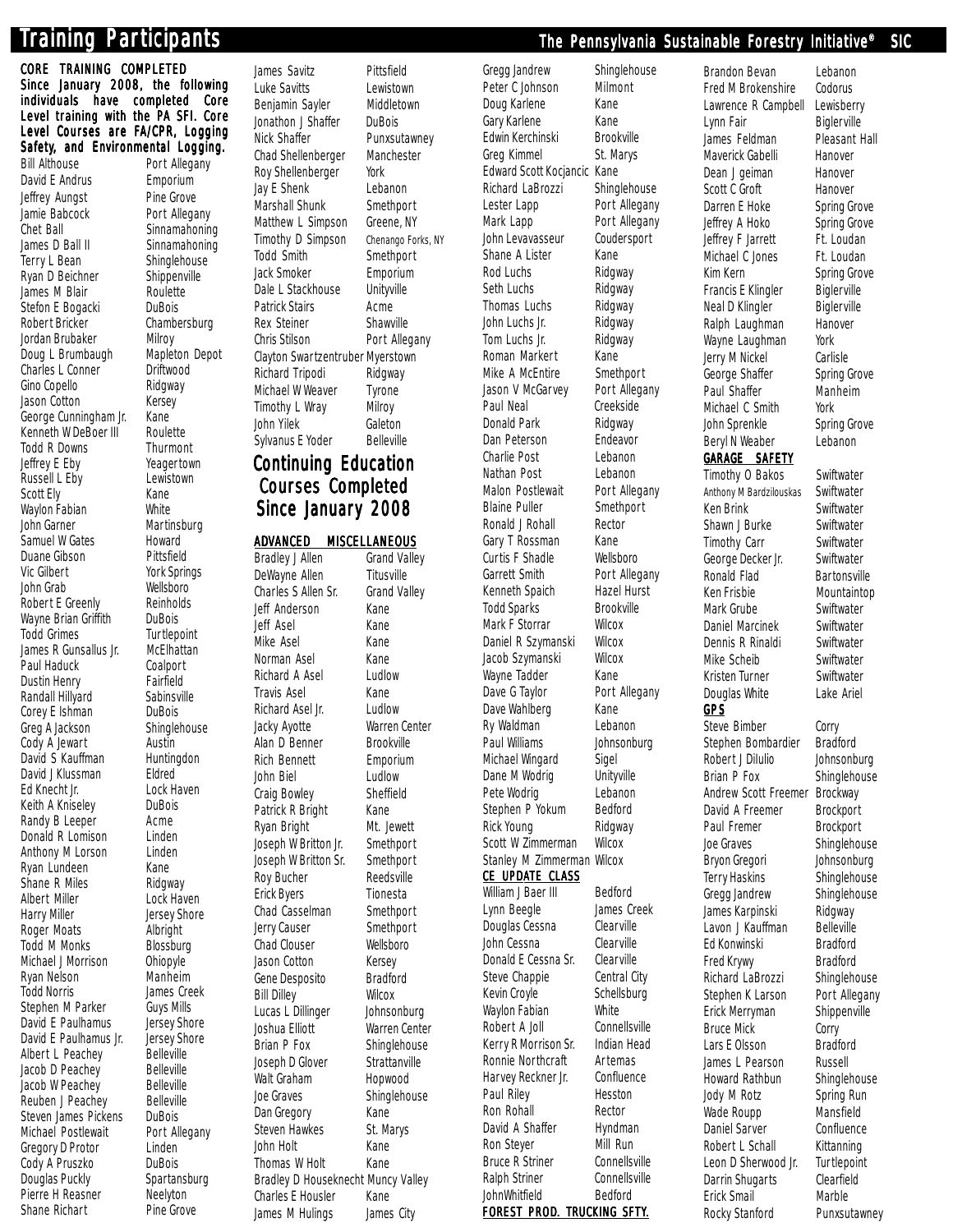## In Brief

**11**

**8**

| GPS (Continued from Page 7) |                        | JOB SAFETY ANALYSIS   |                     |                                |               |                        |                 |
|-----------------------------|------------------------|-----------------------|---------------------|--------------------------------|---------------|------------------------|-----------------|
| Kevin R Stout               | Marble                 | LeRoy Bintrim         | Prospect            | Larry Winter                   | Cogan Station | Larry Stark            | Ridgway         |
| Joseph S Swank              | Friedens               | Jeffrey Brocklehurst  | New Castle          | Ben M Yoder                    | New Castle    | Mike Yasurek           | Kane            |
| Aaron M Swarey              | Mill Creek             | Charles Campbell      | <b>Trout Run</b>    | <b>OGM &amp; SAFETY UPDATE</b> |               | Allen Zuraski          | Johnsonburg     |
| Jonathan L Swarey           | Allensville            | James O Campbell      | <b>Trout Run</b>    | Richard A Andrus               | Emporium      |                        |                 |
| H. Michael Taylor           | Biglerville            | <b>Richard Conrad</b> | Corsica             | <b>Scott Andrus</b>            | Emporium      | <b>WILDLIFE</b>        |                 |
| Henry L Taylor              | Biglerville            | John Flynn            | Kersey              | Ronald C Brown                 | Shinglehouse  | <b>Stan Brooks</b>     | Jersey Shore    |
| Travis Twoey                | Wellsboro              | Andrew L Graham       | Roaring Branch      | Charles L Conner               | Driftwood     | John E Brucklacher III | Liberty         |
| <b>Richard Umbel</b>        | Greensburg             | Michael L Graham      | Morris              | Dick Cooney                    | St. Marys     | John Dickey            | Lock Haven      |
| Glenn A White               | Sigel                  | Neal Graham           | Liberty             | Gino Copello                   | Ridgway       | Matt Engel             | Mill Hall       |
| Charles Zimmerman           | Port Allegany          | Roger L Graham        | Liberty             | Lucas L Dillinger              | Johnsonburg   | Darick Graham          | Mill Hall       |
| INTRO TO GPS                |                        | Shawn M Graham        | <b>Morris</b>       | Curt P Gosnell                 | Ridgway       | Josh Hobbin            | Mill Hall       |
| Doug L Brumbaugh            | Mapleton Depot         | Thomas N Harger       | Titusville          | <b>Bob Kirchner</b>            | St. Marys     | Ed Konwinski           | <b>Bradford</b> |
| John Garner                 | Martinsburg            | Larry Kaltenbaugh     | <b>Clarks Mills</b> | Joseph Kocjancic               | Johnsonburg   | Roy E Longenecker      | Mifflinburg     |
| Kevin A Hunsicker           | James Creek            | John Levavasseur      | Coudersports        | Rudy Kocjancic                 | Leeper        | Jason Lorenzo          | Kane            |
| Paul Lupo                   | <b>University Park</b> | Howard Matteson Jr.   | Centerville         | David Lewis                    | Emporium      | Mike McConnell         | <b>Bradford</b> |
| Daniel Norris               | James Creek            | Jim Mayberry          | New Castle          | William Lyon                   | Emporium      | Arlen McPherson        | Galeton         |
| <b>Todd D Norris</b>        | James Creek            | Joseph Mayberry       | New Castle          | Dennis Payne                   | Wilcox        | Robert McPherson       | Sabinsville     |
| Daryl Peachey               | Reedsville             | Jeremy McCool         | Union City          | Donald Payne                   | Kane          | Lars E Olsson          | <b>Bradford</b> |
| Harry Riley                 | James Creek            | Daniel R Miller       | Atlantic            | <b>Blaine Puller</b>           | Smethport     | Wade Roupp             | Mansfield       |
| Patrick D Sherren           | <b>Warriors Mark</b>   | Jeff Patten           | <b>Spartansburg</b> | Jim Sluga                      | Mt. Jewett    | Randy Shaffer          | Tioga           |
| Jeffrey W Thompson          | James Creek            | Mast P Stoltzfus      | <b>Millerstown</b>  | David J Sommers                | <b>DuBois</b> | <b>Justin Stiles</b>   | Knoxville       |
| John G Waite                | McVeytown              | Jack C Strange        | Mainesburg          | Jake Sorg                      | Emporium      | <b>Travis Twoey</b>    | Wellsboro       |
| Jonathan W Whitsel          | Mapeton Depot          | <b>Todd Sweet</b>     | Wellsboro           | Jedidiah R Sorg                | Emporium      | Paul E Zwald           | Williamsport    |
| Daniel J Yoder              | <b>Belleville</b>      | Norman D Troyer       | Greenville          | Richard T Sorg                 | Emporium      |                        |                 |

## **INTERNATIONAL TOOLKIT HIGHLIGHTS SFI ADVANTAGES – SFI Monthly, May 2008 Issue**

The world business council for Sustainable Development and the World Resources Institute recently produced a toolkit to help corporate managers define and implement sound procurement policies when buying products originating from the world's forests.

The guide includes a full report called Sustainable Procurement of Wood and Paper Based Products with the top 10 questions corporate managers should ask when buying forest-based products and a list of resources. There is also a shorter overview report, and a website with a spread-sheet tool.

"Finding credible purchasing information around the complexity of the issues – including forestry, climate change, energy and manufacturing – has always been a maze," says David J. Refkin, Director of Sustainable Development at Time Inc. "This is a virtual Rolodex of the issues and resources out there."

The report's introduction includes a table listing the positive attributes of the SFI procurement objectives, such as delivering credible information about products, ensuring they come from legal sources, supporting sustainable forest management and addressing social issues. The full report includes many references to SFI procurement requirements as well as those of the Programme for the Endorsement of Forest Certification schemes (PEFC), which has endorsed the SFI Standard.

The full report is available on-line at www.sustainableforestprods.org or can be ordered through www.earthprint.com/ Product.aspx?n=WBCSD0138. For more information, contact Allison Welde.

## **IP to Purchase Weyerhaeuser's Packaging Business – FRA Bulletin – March 26, 2008, Volume 10, No. 4**

On March 17, Weyerhaeuser Company announced that it had reached an agreement to sell its Containerboard Packaging and Recycling business to International Paper for \$6 billion, subject to post-closing adjustments. The transaction includes nine containerboard mills, 72 packaging locations, 10 specialty-packaging plants, four kraft bag and sack locations, and 19 recycling facilities. Approximately 14,300 Weyerhaeuser employees are associated with those facilities, and IP states that, since its current packaging businesses are largely complementary to the new acquisitions, it does not anticipate great reductions in those numbers, although there may be some downsizing where there is overlap.

Analysts generally praised the deal, suggesting that IP's distribution system is positioned and structured to service the new capacity well. For Weyerhaeuser, the transaction further reduces its position in pulp and paper, following last year's divestiture of its fine papers division, although it retains significant assets in pulp manufacturing. The company's statements emphasize its intention to focus on wood products, real-estate development, and timberland ownership.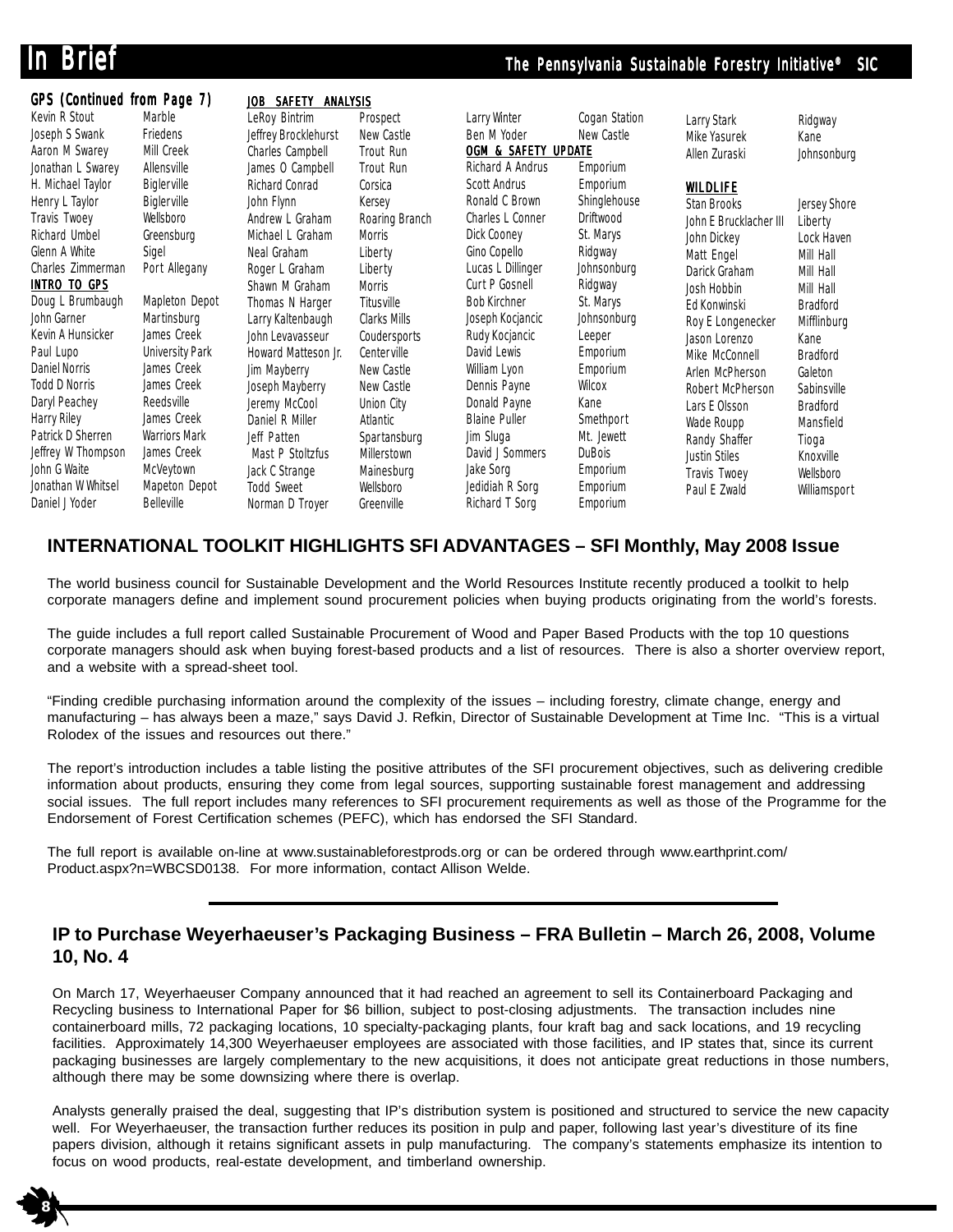# Industry News

## **New Chain-of-Custody Certifications**

**Art Communications Systems Inc., Harrisburg, PA**

**Art Print Company, Harrisburg, PA**

**Catawissa Lumber and Specialty Company, Catawissa, PA**

**Cenveo, Commercial Envelope Manufacturing Division, Carlstadt, NJ; Deer Park, NY; Altoona, PA; Cleveland, OH; Chicago, IL; Boone, IA; Kirksville, MO; Jacksonville, FL**

### **The YGS Group, York, PA**

**Fiber Sourcing and Procurement Certificates**

**86**

**AREA Third-Party Certified to the SFI 2005-2009 Standard**

**152.5 million acres (61.7 million hectares)**

**CHAIN-OF-CUSTODY CERTIFICATES**

#### **249 (from 196 in April)**

**CHAIN-OF-CUSTODY CERTIFIED LOCATIONS (A company with multiple facilities, such as a paper merchant or printer, has the option of including more than one facility under its certificate.)**

**671 (from 534 in April)**

**PEFC ANNES 4 (U.S.) CERTIFICATIONS**

**PEFC Chain-of-Custody Certificates - 69**

**PEFC certified locations - 258**

### **SFI, Inc. Program Participants in Pennsylvania**

Allegheny Wood Products (4) Domtar Paper LLC (2) Forest Investment Associates (7) Glatfelter Pulp Wood Co. (11) Hancock Forest Management (3) International Paper (11) NewPage Corp. (11)  $\mathbb{Z}$ <sup>4</sup> Temple-Inland (5) Weaber, Inc. (11) 24 <sup>6</sup> Weyerhaeuser (11) @<sup>4</sup>

## **PA SFI SIC Program Partners**

*Partners Program Participants are committed to the SFI Standards and pay a set fee annually based on sawmill production from Pennsylvania sawlogs.*

Appleton Papers, Inc. (10) Blue Ox Timber Resources (9) Brode Lumber (9) BroJack Lumber Company, Inc. (7) Brooks Lumber & Timber Harvesting (10) Clear Lake Lumber (9) @<sup>-</sup> Cornerstone Forest Products (10) Craftmaster Manufacturing, Inc. (6) Cummings Lumber (9) @ <sup>+</sup> D&D Wood Sales, Inc. (3) Deer Park Lumber (10) Dunn Forest Products\* Dwight Lewis Lumber Co. (6) Heacock Lumber (7) Hyma Devore Lumber (9) Kern Brothers Lumber Company (7) Krumenacker Lumber Company (9) Lapp Lumber Company (9) Lauchle Lumber (10) Lee Brothers Lumber Company (6) Matson Lumber Company (7) Mick Brothers Lumber Co.\* Mt. Airy Lumber Co. (5) Ordie Price's Sawmill (7) P & S Lumber Company (7) PA Veneers, Inc. (5) Patterson Lumber Co. (7) Pine Creek Lumber (9) RAM Forest Products (9) Salem Hardwood, Inc. (5) St. Marys Lumber Co., Inc. (9) Sterling Forest Products (7) Trumco, Inc. (4) Tuscarora Hardwoods, Inc. (8) Wheeland Lumber (10)  $\blacksquare$ 

\**denotes new company ( )= years as participant Visit our web site for e-mail addresses* ( $\mathbb{Z}$ ) and web site *links* () *for these Partners and Supporters!*

### **PA SFI SIC Program Supporters**

*Supporter Companies help to promote sustainable forestry practices and pledge meaningful financial contributions.*

Allegheny Hardwood Utilization Group (5) Bailey Wood Products, Inc. (7) Bingaman & Son Lumber (8)  $\mathbb{Z}^4$ Brownlee Lumber Co. (3) Catawissa Lumber & Specialty Co. (5) Clarion Timber Co. (3) Coastal Lumber Co. W. J. Cox Associates, Inc. (3) @ <sup>+</sup> Custead's Sawmill, Inc. (9) Hobbes Forestry Services (7) Horizon Wood Products (7) John Karakash\* Keystone Chipping North, Inc. (6) Gerald King Lumber (10) Northern Tier Hardwood Assoc. (5) Penn State University (6) **(Forest Land Management Office)**  $\mathbb{Z}^4$ Pennco International, Inc. (5) Red Rock Enterprises LLC (8) @ <sup>+</sup> Stiber Forestry (3) Sylvandale Forestry (7) TimberLeads, Inc. (6) Walker Lumber Co. (3)

\**denotes new company*

| 5)                  | Please send me information on<br><b>SFI's Partners</b><br>SFI Supporters $\Box$<br>SFI Program in general $\Box$<br>send to: |
|---------------------|------------------------------------------------------------------------------------------------------------------------------|
| 7)<br>3)            | PA SFI SIC, 315 South Allen Street,<br>Suite 418, State College, PA 16801<br>Name:                                           |
| 5)<br>ħ             |                                                                                                                              |
|                     | Company:                                                                                                                     |
|                     | <b>Street Address:</b>                                                                                                       |
|                     | City, State, & Zip Code:                                                                                                     |
| I web sitel<br>ers! | Telephone Number:                                                                                                            |
|                     | Sawmill Manufacturer<br>Forester<br>Logger                                                                                   |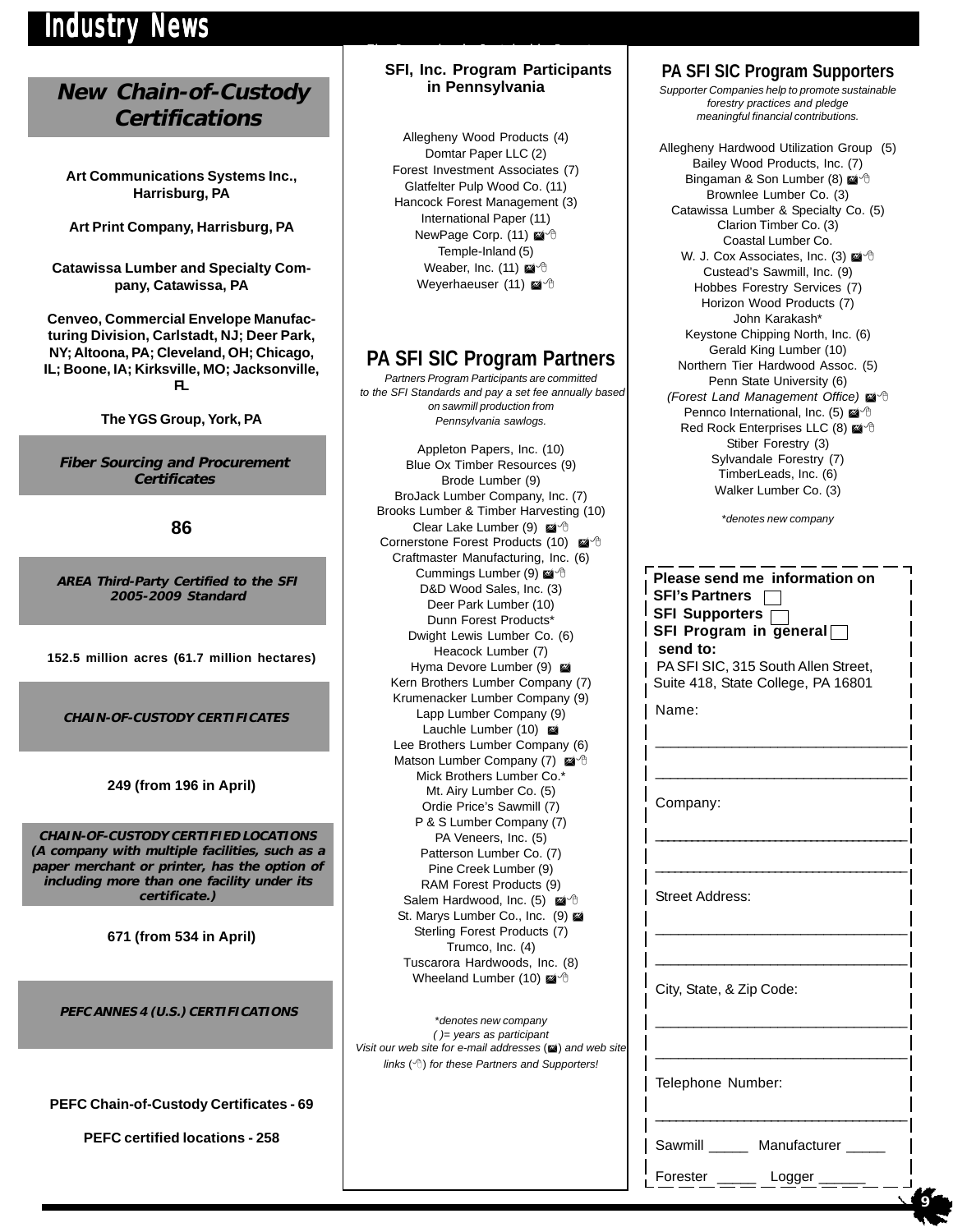## **CONFIRMING ENVIRONMENTAL CREDENTIALS Consumer Council Q&As - SFI monthly, July 2008**

What's the best way to evaluate the credibility of a 'green' certification program? When Tom Hinton, head of the American Consumer Council, was asked this recently, he decided to post a list of five questions a company should ask.

For the purpose of this newsletter, SFI Inc. took the liberty of providing answers to the questions Hinton posed.

## *Is the Green Certification Program sponsored by a credible non-profit organization?*

**SFI response:** SFI Inc. is an independent, registered charitable organization under section 501(c)(3) of the United States Internal Revenue Code. Its volunteer Board of Directors comprises three chambers, representing environmental, economic and social interests equally.

## *Does the Green Certification Program have written criteria and standards that govern the application and certification process?*

**SFI response:** All aspects of the SFI program, whether it is forest management, chain-of-custody or fiber sourcing requirements, are based on written criteria and standards that become the measures against which the third-party independent certification is conducted.

The SFI 2005-2009 forest certification Standard is made up of nine principles, 13 objectives, 34 performance measures and 102 indicators developed by professional foresters, conservationists, scientists and others through a public process. SFI chain-ofcustody and fiber sourcing certifications must also meet the measures set out in a document entitled, SFI Requirements for Fiber Sourcing, Chain of Custody and Product Labels. Both documents are posted at www.sfiprogram.org.

## *Does the Green Certification Program have a verification and validation process as part of its certification?*

**SFI response:** Independent certification bodies ensure that operations conform with the appropriate SFI certification standard, whether it is for forest management, chain-of-custody or fiber sourcing requirements.

Certification bodies conducting audits to the SFI standards must have completed an accreditation program through independent, international accreditation bodies — these include the American National Standards Institute (ANSI), ANSI-ASQ National Accredi-

**10**

tation Board (ANAB) and the Standards Council of Canada (SCC). These accreditation bodies are in turn accredited by the International Accreditation Forum.

## *Once your company is Green Certified is there an accountability step and a process for continuous improvement?*

**SFI response:** A certificate is issued only after the independent certification body determines a specific operation conforms to the SFI requirements — for forests, chain of custody or fiber sourcing. Annual surveillance audits are mandatory on all certified operations, and a full recertification audit is required for forest operations every five years.

One of the principles of the SFI 2005-2009 Standard is continual improvement, and Objective 13 requires that program participants promote continual improvement in the practice of sustainable forestry and monitor, measure, and report performance in achieving the commitment to sustainable forestry.

## *Does the Green Certification Program have credibility in the marketplace?*

**SFI response:** SFI certification is accepted as a sign of environmental sustainability by organizations and governments around the world — from green building rating systems in the United States such as the National Association of Home Builders and Green Globes to international procurement programs such as the United Kingdom's rigorous Central Point of Expertise on Timber and the U.S. government's General Services Administration.

A toolkit developed by the World Business Council for Sustainable Development and the World Resources Institute to help corporate managers define and implement sound procurement policies when buying products from the world's forests listed positive attributes of SFI procurement objectives, such as delivering credible information about products, ensuring they come from legal sources, supporting sustainable forest management and addressing social issues. The Chicago Climate Exchange (CCX) endorsed the SFI forest standard as evidence of sustainable forest management under its rules for forest carbon sequestration projects.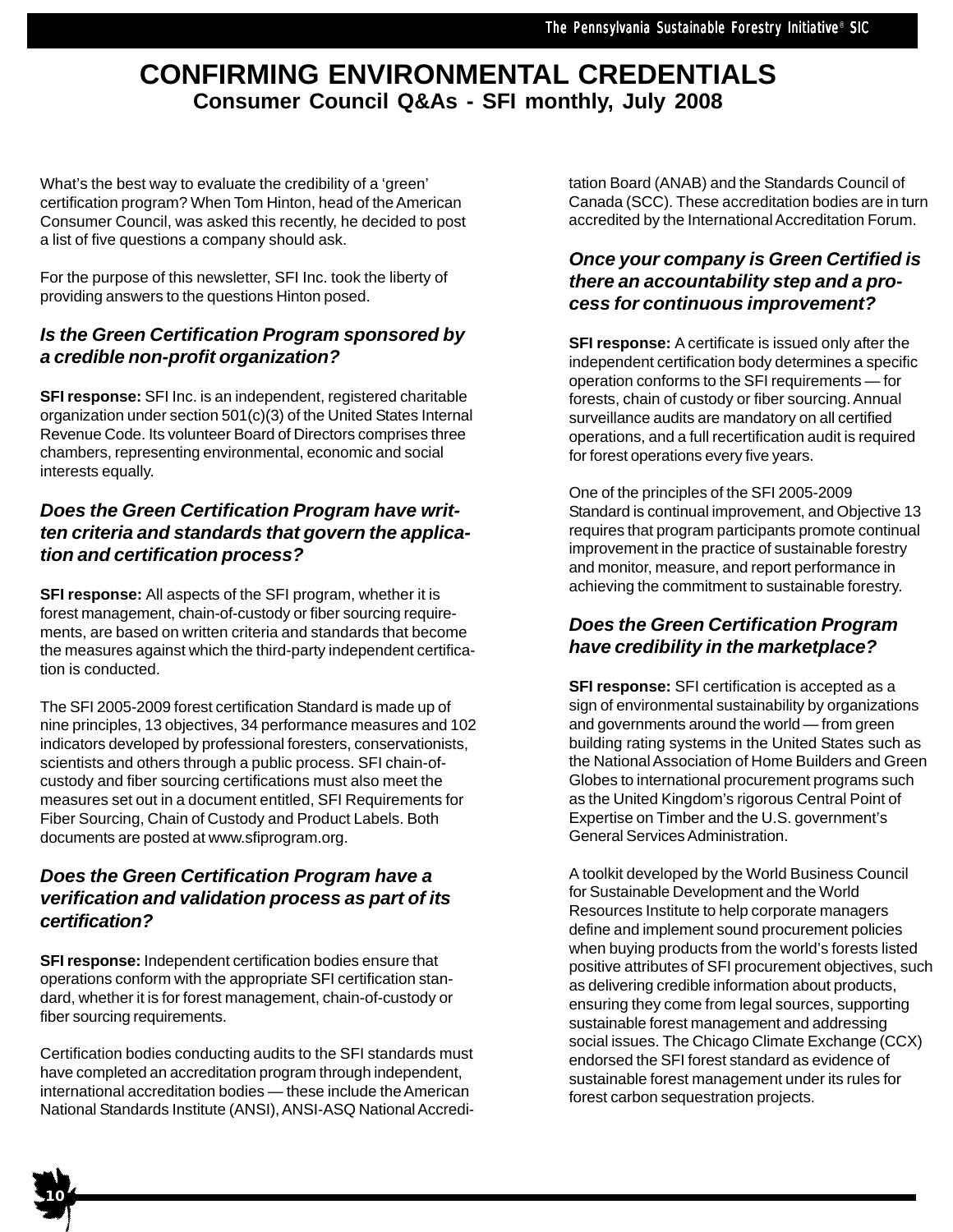**11**

## **MAINE GOVERNMENT GIVES PREFERENCE TO CERTIFIED PRODUCTS – SFI Monthly, July 2008**

State Officials in Maine have been directed to buy wood or paper products that come from forests third-party certified to a standard including the SFI 2005-2009 Standard.

Gov. John E. Baldacci has signed executive orders to enhance Maine's standing as a leader in independent certification and forest sustainability by:

- **·** Establishing procurement policies requiring that by 2010 at least 80 percent of the paper fiber content purchased by the state will be either certified or recycled fiber and
- **·** Directing state agencies to aggressively break through obstacles that hold green building back and use more certified Maine wood for public construction projects.

The products must be certified to one of three standards accepted by the marketplace – SFI, the Forest Stewardship Council or the American Tree Farm System.

Baldacci made the announcement at a paper industry conference, saying it will promote Maine as a leader in forest certification while helping ensure the state's vast timberlands are well managed. For more information, contact Allison Welde.

## **OSHA Adjusts PPE Rule – FRA Bulletin – April 24, 2008, Volume 10, No. 5**

We've just learned of a new requirement in the general Occupational Safety & Health Administration's rule governing Personal Protective Equipment, which "took effect" on February 13 and "must be implemented" by May 15. Under the rule, all Personal Protective Equipment, with the exception of safety shoes and prescription safety glasses which can be worn by employees outside the job site, must be provided at no cost to the employee. (Under the previous rule, the employer was obligated to ensure stipulated PPE was used; whether the employer actually provided it was left open, although in practice, many logging employers did provide it.)

OSHA's own analysis of this new provision includes the estimate that it will result in more than 21,000 fewer occupational injuries per year.

## **FSC Under Scrutiny – FRA Bulletin – March 26, 2008, Volume 10, No. 4**

Although the Forest Stewardship Council has not been short of criticism, both from rival certification organizations and from forestry interests with alternative visions of sustainability, some of the most trenchant challenges have come from an outfit calling itself FSC-Watch, which maintains a web site at www.fsc-watch.org.

According to its "About FSC-Watch" essay (www.fsc-watch.org/about.php), "This site has been developed by a group of people, FSC supporters and members among them, who are very concerned about the constant and serious erosion of the FSC's reliability and thus credibility. The group includes Simon Counsell, one the of the Founder Members of the FSC; Hermann Edelmann, working for a long term FSC member organization; and Chris Lang, who has looked critically at several FSC certifications in Thailand, Laos, Brazil, USA, New Zealand, South Africa and Uganda – finding serious problems in each case.

The criticisms posted on the site allege misleading application of FSC's "mixed source" label (in certifying batches of lumber, rather than pulp blends, which was the original idea), a lack of transparency in certification processes, inadequate qualification of certifiers, and failure to verify authenticity of affidavits, among a large catalogue. There is, of course, no lack of ugly photographs, purporting to indict FSC-certified practices.

On March 18, FSC-Watch reported that the Swedish Society for Nature Conservation had announced its intention of withdrawing from FSC's Board – although not from the organization, in hopes of reforming it from within – because "the standard is weak, the lack of observance is substantial, and the forest companies' will to improve FSC is weak." The implications of SSNC's gesture for the future of FSC in Sweden do not seem quite as ominous as FSC-Watch claims ("the credibility of more than 10 percent of FSC's global total is now called into question…with further NGO withdrawals expected soon, FSC-Watch believes that time is fast running out for the FSC") – but in view of SSNC's history of involvement in developing the Swedish FSC standard, it does suggest that some quite serious internal FSC re-evaluations are underway.